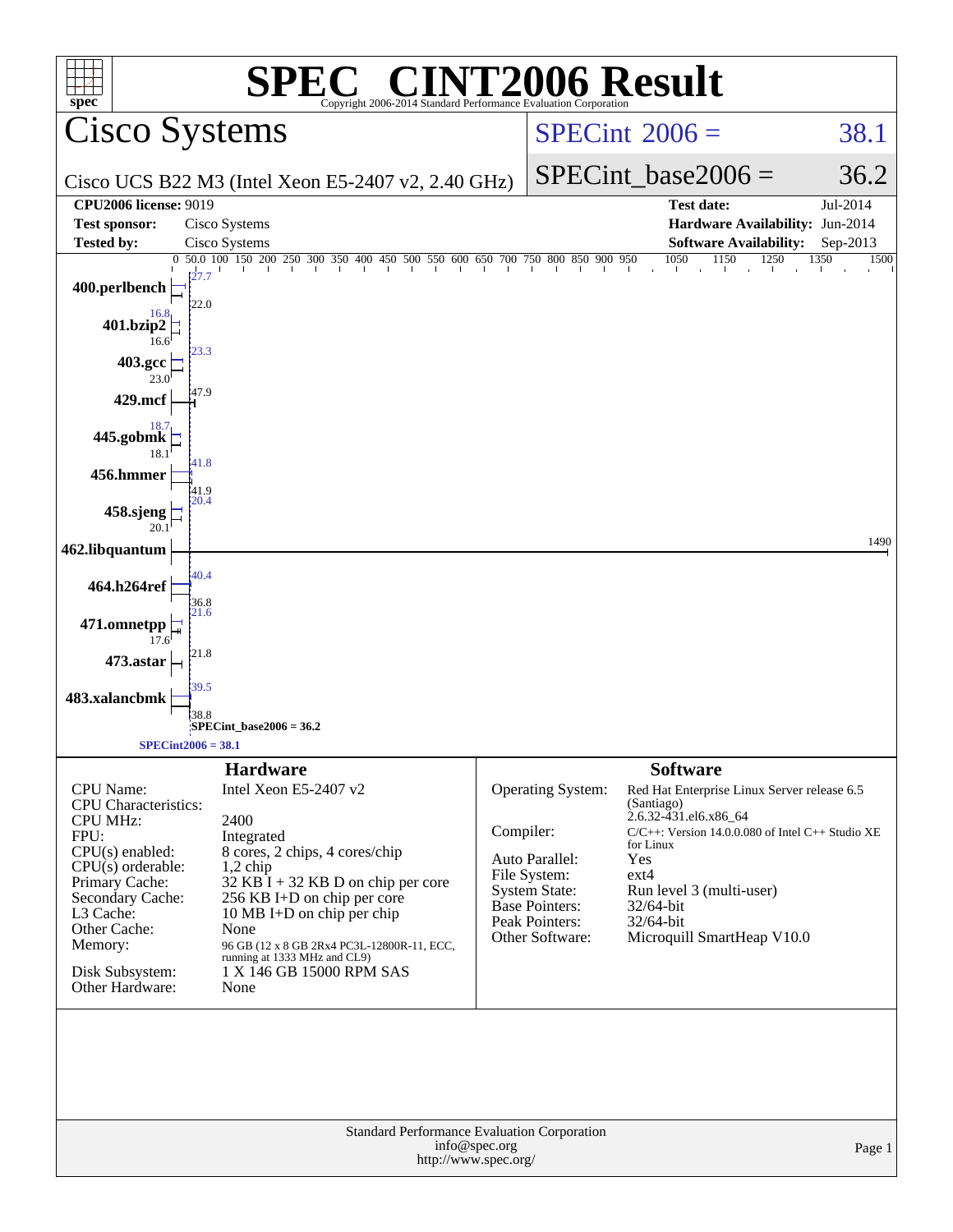

Cisco Systems

### $SPECint2006 = 38.1$  $SPECint2006 = 38.1$

Cisco UCS B22 M3 (Intel Xeon E5-2407 v2, 2.40 GHz)

SPECint base2006 =  $36.2$ 

**[CPU2006 license:](http://www.spec.org/auto/cpu2006/Docs/result-fields.html#CPU2006license)** 9019 **[Test date:](http://www.spec.org/auto/cpu2006/Docs/result-fields.html#Testdate)** Jul-2014

**[Test sponsor:](http://www.spec.org/auto/cpu2006/Docs/result-fields.html#Testsponsor)** Cisco Systems **[Hardware Availability:](http://www.spec.org/auto/cpu2006/Docs/result-fields.html#HardwareAvailability)** Jun-2014 **[Tested by:](http://www.spec.org/auto/cpu2006/Docs/result-fields.html#Testedby)** Cisco Systems **[Software Availability:](http://www.spec.org/auto/cpu2006/Docs/result-fields.html#SoftwareAvailability)** Sep-2013

#### **[Results Table](http://www.spec.org/auto/cpu2006/Docs/result-fields.html#ResultsTable)**

|                      | <b>Base</b>                                                   |              |                |       |                |              |                                           | <b>Peak</b>  |                |              |                |              |  |
|----------------------|---------------------------------------------------------------|--------------|----------------|-------|----------------|--------------|-------------------------------------------|--------------|----------------|--------------|----------------|--------------|--|
| <b>Benchmark</b>     | <b>Seconds</b>                                                | <b>Ratio</b> | <b>Seconds</b> | Ratio | <b>Seconds</b> | <b>Ratio</b> | <b>Seconds</b>                            | <b>Ratio</b> | <b>Seconds</b> | <b>Ratio</b> | <b>Seconds</b> | <b>Ratio</b> |  |
| 400.perlbench        | 447                                                           | 21.8         | 443            | 22.1  | 444            | 22.0         | 352                                       | 27.7         | 353            | 27.7         | 352            | 27.8         |  |
| 401.bzip2            | 580                                                           | 16.6         | 580            | 16.6  | 580            | 16.6         | 575                                       | 16.8         | 574            | 16.8         | 575            | 16.8         |  |
| $403.\text{gcc}$     | 349                                                           | 23.1         | 351            | 22.9  | 349            | 23.0         | 348                                       | 23.1         | 345            | 23.3         | 345            | 23.3         |  |
| $429$ .mcf           | 193                                                           | 47.2         | 190            | 47.9  | 190            | 47.9         | 193                                       | 47.2         | 190            | 47.9         | 190            | 47.9         |  |
| $ 445.\text{gobmk} $ | 579                                                           | 18.1         | 579            | 18.1  | 579            | 18.1         | 562                                       | 18.7         | 562            | 18.7         | 564            | 18.6         |  |
| $456.$ hmmer         | 223                                                           | 41.9         | 225            | 41.4  | 223            | 41.9         | 223                                       | 41.8         | 222            | 41.9         | 224            | 41.7         |  |
| $458$ .sjeng         | 602                                                           | 20.1         | 602            | 20.1  | 602            | 20.1         | 592                                       | 20.4         | 592            | 20.4         | 592            | 20.4         |  |
| 462.libquantum       | 13.9                                                          | 1490         | 13.9           | 1490  | 13.9           | 1490         | 13.9                                      | 1490         | 13.9           | 1490         | 13.9           | 1490         |  |
| 464.h264ref          | 603                                                           | 36.7         | 601            | 36.8  | 602            | 36.8         | 547                                       | 40.5         | 549            | 40.3         | 548            | 40.4         |  |
| 471.omnetpp          | 354                                                           | 17.7         | 354            | 17.6  | 510            | 12.3         | 290                                       | 21.6         | 289            | 21.6         | 290            | 21.6         |  |
| $ 473$ . astar       | 322                                                           | 21.8         | 324            | 21.7  | 322            | 21.8         | 322                                       | 21.8         | 324            | 21.7         | 322            | 21.8         |  |
| 483.xalancbmk        | 178                                                           | 38.8         | 178            | 38.8  | 178            | 38.9         | 175                                       | 39.5         | 174            | 39.6         | 183            | 37.6         |  |
|                      | Describe encourage in the conduction withink these weeks more |              |                |       |                |              | Deld condentined test indicates a medical |              |                |              |                |              |  |

Results appear in the [order in which they were run.](http://www.spec.org/auto/cpu2006/Docs/result-fields.html#RunOrder) Bold underlined text [indicates a median measurement.](http://www.spec.org/auto/cpu2006/Docs/result-fields.html#Median)

#### **[Operating System Notes](http://www.spec.org/auto/cpu2006/Docs/result-fields.html#OperatingSystemNotes)**

Stack size set to unlimited using "ulimit -s unlimited"

#### **[Platform Notes](http://www.spec.org/auto/cpu2006/Docs/result-fields.html#PlatformNotes)**

```
Standard Performance Evaluation Corporation
                                      info@spec.org
CPU performance set to HPC
Power Technology set to Custom
CPU Power State C6 set to Disabled
CPU Power State C1 Enhanced set to Disabled
Memory RAS configuration set to Maximum Performance
DRAM Clock Throttling Set to Performance
  Sysinfo program /opt/cpu2006-1.4/config/sysinfo.rev6818
  $Rev: 6818 $ $Date:: 2012-07-17 #$ e86d102572650a6e4d596a3cee98f191
  running on B22M3 Sat Jul 5 05:41:04 2014
  This section contains SUT (System Under Test) info as seen by
  some common utilities. To remove or add to this section, see:
    http://www.spec.org/cpu2006/Docs/config.html#sysinfo
  From /proc/cpuinfo
     model name : Intel(R) Xeon(R) CPU E5-2407 v2 @ 2.40GHz
        2 "physical id"s (chips)
        8 "processors"
     cores, siblings (Caution: counting these is hw and system dependent. The
     following excerpts from /proc/cpuinfo might not be reliable. Use with
     caution.)
        cpu cores : 4
        siblings : 4
        physical 0: cores 0 1 2 3
        physical 1: cores 0 1 2 3
                                    Continued on next page
```
<http://www.spec.org/>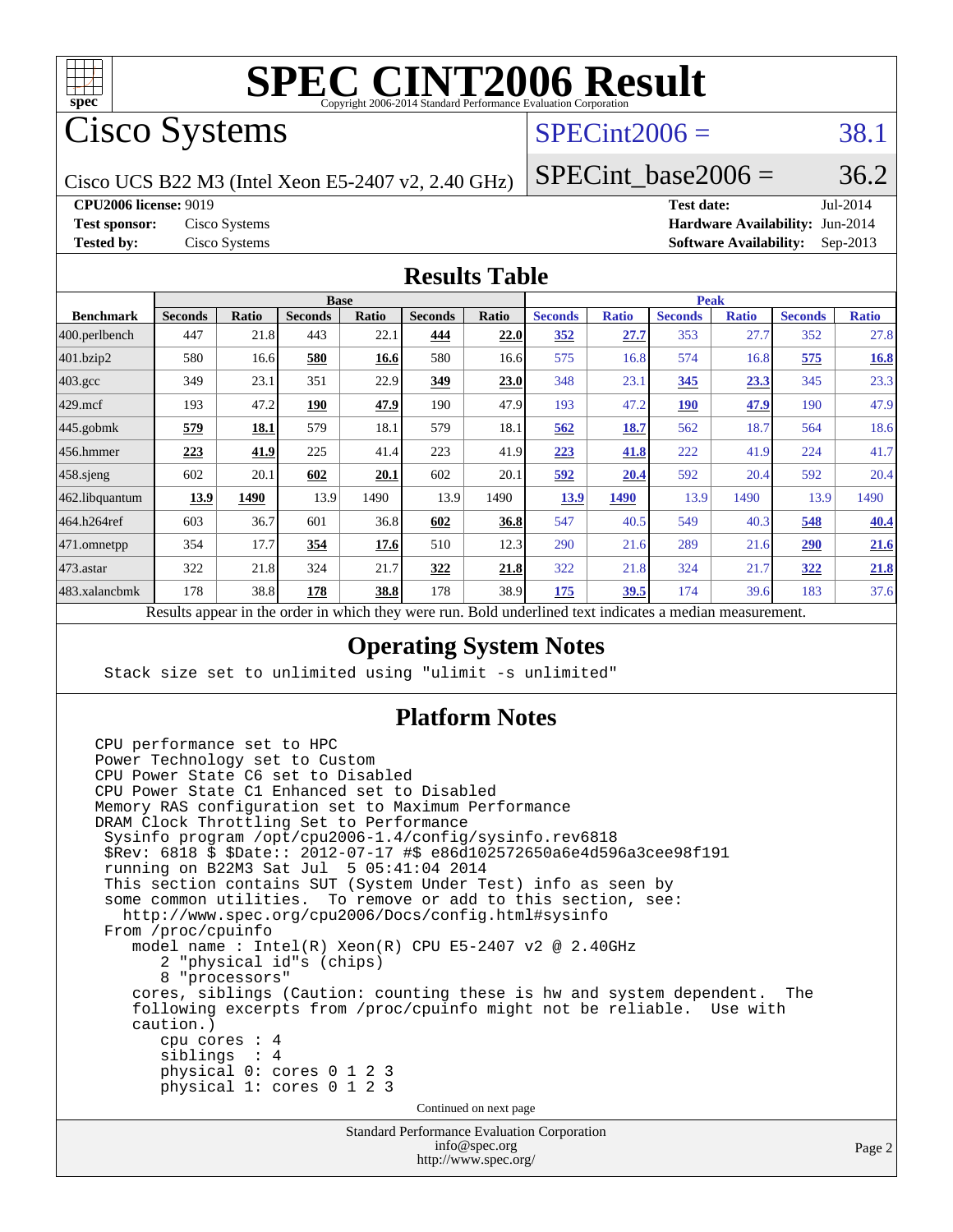

Cisco Systems

 $SPECint2006 = 38.1$  $SPECint2006 = 38.1$ 

Cisco UCS B22 M3 (Intel Xeon E5-2407 v2, 2.40 GHz)

SPECint base2006 =  $36.2$ 

**[CPU2006 license:](http://www.spec.org/auto/cpu2006/Docs/result-fields.html#CPU2006license)** 9019 **[Test date:](http://www.spec.org/auto/cpu2006/Docs/result-fields.html#Testdate)** Jul-2014 **[Test sponsor:](http://www.spec.org/auto/cpu2006/Docs/result-fields.html#Testsponsor)** Cisco Systems **[Hardware Availability:](http://www.spec.org/auto/cpu2006/Docs/result-fields.html#HardwareAvailability)** Jun-2014 **[Tested by:](http://www.spec.org/auto/cpu2006/Docs/result-fields.html#Testedby)** Cisco Systems **[Software Availability:](http://www.spec.org/auto/cpu2006/Docs/result-fields.html#SoftwareAvailability)** Sep-2013

#### **[Platform Notes \(Continued\)](http://www.spec.org/auto/cpu2006/Docs/result-fields.html#PlatformNotes)**

 cache size : 10240 KB From /proc/meminfo MemTotal: 99008224 kB HugePages\_Total: 0<br>Hugepagesize: 2048 kB Hugepagesize: /usr/bin/lsb\_release -d Red Hat Enterprise Linux Server release 6.5 (Santiago) From /etc/\*release\* /etc/\*version\* redhat-release: Red Hat Enterprise Linux Server release 6.5 (Santiago) system-release: Red Hat Enterprise Linux Server release 6.5 (Santiago) system-release-cpe: cpe:/o:redhat:enterprise\_linux:6server:ga:server uname -a: Linux B22M3 2.6.32-431.el6.x86\_64 #1 SMP Sun Nov 10 22:19:54 EST 2013 x86\_64 x86\_64 x86\_64 GNU/Linux run-level 3 Jul 4 22:17 SPEC is set to: /opt/cpu2006-1.4<br>Filesystem Type Size Us Type Size Used Avail Use% Mounted on /dev/sda1 ext4 134G 21G 107G 17% / Additional information from dmidecode: BIOS Cisco Systems, Inc. B22M3.2.2.1.8.042120141915 04/21/2014 Memory: 12x 0xCE00 M393B1K70DH0-YK0 8 GB 1333 MHz 2 rank (End of data from sysinfo program)

#### **[General Notes](http://www.spec.org/auto/cpu2006/Docs/result-fields.html#GeneralNotes)**

Environment variables set by runspec before the start of the run: KMP\_AFFINITY = "granularity=fine,compact,1,0" LD\_LIBRARY\_PATH = "/opt/cpu2006-1.4/libs/32:/opt/cpu2006-1.4/libs/64:/opt/cpu2006-1.4/sh" OMP\_NUM\_THREADS = "8" Binaries compiled on a system with 1x Core i7-860 CPU + 8GB memory using RedHat EL 6.4 Transparent Huge Pages enabled with: echo always > /sys/kernel/mm/redhat\_transparent\_hugepage/enabled runspec command invoked through numactl i.e.: numactl --interleave=all runspec <etc> Submitted\_by: "Sheshgiri I (shei)" <shei@cisco.com> Submitted: Wed Sep 17 01:52:38 EDT 2014 Submission: cpu2006-20140903-31188.sub

#### **[Base Compiler Invocation](http://www.spec.org/auto/cpu2006/Docs/result-fields.html#BaseCompilerInvocation)**

[C benchmarks](http://www.spec.org/auto/cpu2006/Docs/result-fields.html#Cbenchmarks):<br> $\frac{icc}{c}$  $-m64$ 

[C++ benchmarks:](http://www.spec.org/auto/cpu2006/Docs/result-fields.html#CXXbenchmarks) [icpc -m64](http://www.spec.org/cpu2006/results/res2014q3/cpu2006-20140903-31188.flags.html#user_CXXbase_intel_icpc_64bit_fc66a5337ce925472a5c54ad6a0de310)

> Standard Performance Evaluation Corporation [info@spec.org](mailto:info@spec.org) <http://www.spec.org/>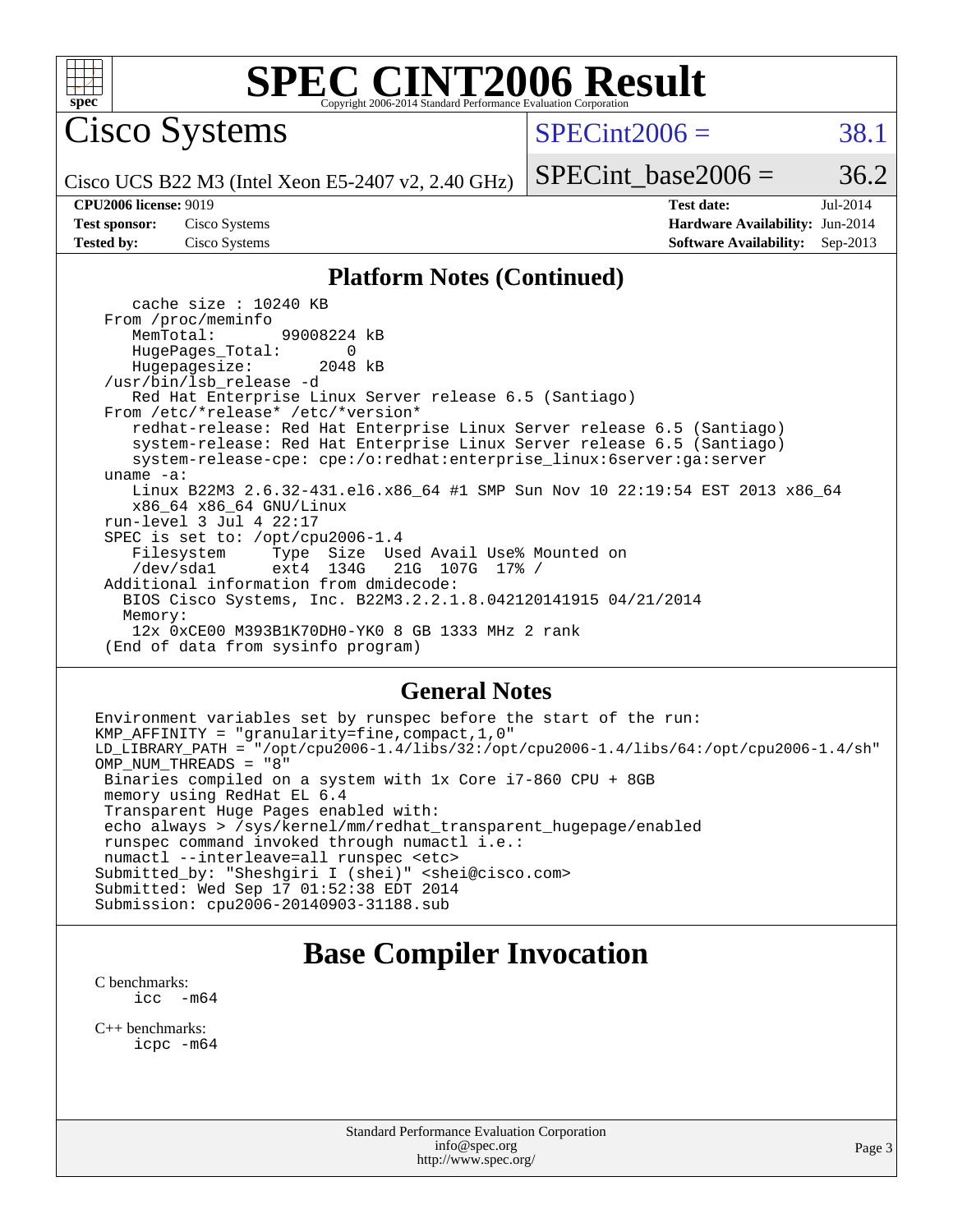

Cisco Systems

 $SPECint2006 = 38.1$  $SPECint2006 = 38.1$ 

Cisco UCS B22 M3 (Intel Xeon E5-2407 v2, 2.40 GHz)

SPECint base2006 =  $36.2$ 

| <b>Test sponsor:</b> | Cisco Systems |
|----------------------|---------------|
| <b>Tested by:</b>    | Cisco Systems |

**[CPU2006 license:](http://www.spec.org/auto/cpu2006/Docs/result-fields.html#CPU2006license)** 9019 **[Test date:](http://www.spec.org/auto/cpu2006/Docs/result-fields.html#Testdate)** Jul-2014 **[Hardware Availability:](http://www.spec.org/auto/cpu2006/Docs/result-fields.html#HardwareAvailability)** Jun-2014 **[Software Availability:](http://www.spec.org/auto/cpu2006/Docs/result-fields.html#SoftwareAvailability)** Sep-2013

#### **[Base Portability Flags](http://www.spec.org/auto/cpu2006/Docs/result-fields.html#BasePortabilityFlags)**

 400.perlbench: [-DSPEC\\_CPU\\_LP64](http://www.spec.org/cpu2006/results/res2014q3/cpu2006-20140903-31188.flags.html#b400.perlbench_basePORTABILITY_DSPEC_CPU_LP64) [-DSPEC\\_CPU\\_LINUX\\_X64](http://www.spec.org/cpu2006/results/res2014q3/cpu2006-20140903-31188.flags.html#b400.perlbench_baseCPORTABILITY_DSPEC_CPU_LINUX_X64) 401.bzip2: [-DSPEC\\_CPU\\_LP64](http://www.spec.org/cpu2006/results/res2014q3/cpu2006-20140903-31188.flags.html#suite_basePORTABILITY401_bzip2_DSPEC_CPU_LP64) 403.gcc: [-DSPEC\\_CPU\\_LP64](http://www.spec.org/cpu2006/results/res2014q3/cpu2006-20140903-31188.flags.html#suite_basePORTABILITY403_gcc_DSPEC_CPU_LP64) 429.mcf: [-DSPEC\\_CPU\\_LP64](http://www.spec.org/cpu2006/results/res2014q3/cpu2006-20140903-31188.flags.html#suite_basePORTABILITY429_mcf_DSPEC_CPU_LP64) 445.gobmk: [-DSPEC\\_CPU\\_LP64](http://www.spec.org/cpu2006/results/res2014q3/cpu2006-20140903-31188.flags.html#suite_basePORTABILITY445_gobmk_DSPEC_CPU_LP64) 456.hmmer: [-DSPEC\\_CPU\\_LP64](http://www.spec.org/cpu2006/results/res2014q3/cpu2006-20140903-31188.flags.html#suite_basePORTABILITY456_hmmer_DSPEC_CPU_LP64) 458.sjeng: [-DSPEC\\_CPU\\_LP64](http://www.spec.org/cpu2006/results/res2014q3/cpu2006-20140903-31188.flags.html#suite_basePORTABILITY458_sjeng_DSPEC_CPU_LP64) 462.libquantum: [-DSPEC\\_CPU\\_LP64](http://www.spec.org/cpu2006/results/res2014q3/cpu2006-20140903-31188.flags.html#suite_basePORTABILITY462_libquantum_DSPEC_CPU_LP64) [-DSPEC\\_CPU\\_LINUX](http://www.spec.org/cpu2006/results/res2014q3/cpu2006-20140903-31188.flags.html#b462.libquantum_baseCPORTABILITY_DSPEC_CPU_LINUX) 464.h264ref: [-DSPEC\\_CPU\\_LP64](http://www.spec.org/cpu2006/results/res2014q3/cpu2006-20140903-31188.flags.html#suite_basePORTABILITY464_h264ref_DSPEC_CPU_LP64) 471.omnetpp: [-DSPEC\\_CPU\\_LP64](http://www.spec.org/cpu2006/results/res2014q3/cpu2006-20140903-31188.flags.html#suite_basePORTABILITY471_omnetpp_DSPEC_CPU_LP64) 473.astar: [-DSPEC\\_CPU\\_LP64](http://www.spec.org/cpu2006/results/res2014q3/cpu2006-20140903-31188.flags.html#suite_basePORTABILITY473_astar_DSPEC_CPU_LP64) 483.xalancbmk: [-DSPEC\\_CPU\\_LP64](http://www.spec.org/cpu2006/results/res2014q3/cpu2006-20140903-31188.flags.html#suite_basePORTABILITY483_xalancbmk_DSPEC_CPU_LP64) [-DSPEC\\_CPU\\_LINUX](http://www.spec.org/cpu2006/results/res2014q3/cpu2006-20140903-31188.flags.html#b483.xalancbmk_baseCXXPORTABILITY_DSPEC_CPU_LINUX)

#### **[Base Optimization Flags](http://www.spec.org/auto/cpu2006/Docs/result-fields.html#BaseOptimizationFlags)**

[C benchmarks](http://www.spec.org/auto/cpu2006/Docs/result-fields.html#Cbenchmarks):

[-xSSE4.2](http://www.spec.org/cpu2006/results/res2014q3/cpu2006-20140903-31188.flags.html#user_CCbase_f-xSSE42_f91528193cf0b216347adb8b939d4107) [-ipo](http://www.spec.org/cpu2006/results/res2014q3/cpu2006-20140903-31188.flags.html#user_CCbase_f-ipo) [-O3](http://www.spec.org/cpu2006/results/res2014q3/cpu2006-20140903-31188.flags.html#user_CCbase_f-O3) [-no-prec-div](http://www.spec.org/cpu2006/results/res2014q3/cpu2006-20140903-31188.flags.html#user_CCbase_f-no-prec-div) [-parallel](http://www.spec.org/cpu2006/results/res2014q3/cpu2006-20140903-31188.flags.html#user_CCbase_f-parallel) [-opt-prefetch](http://www.spec.org/cpu2006/results/res2014q3/cpu2006-20140903-31188.flags.html#user_CCbase_f-opt-prefetch) [-auto-p32](http://www.spec.org/cpu2006/results/res2014q3/cpu2006-20140903-31188.flags.html#user_CCbase_f-auto-p32)

[C++ benchmarks:](http://www.spec.org/auto/cpu2006/Docs/result-fields.html#CXXbenchmarks)

[-xSSE4.2](http://www.spec.org/cpu2006/results/res2014q3/cpu2006-20140903-31188.flags.html#user_CXXbase_f-xSSE42_f91528193cf0b216347adb8b939d4107) [-ipo](http://www.spec.org/cpu2006/results/res2014q3/cpu2006-20140903-31188.flags.html#user_CXXbase_f-ipo) [-O3](http://www.spec.org/cpu2006/results/res2014q3/cpu2006-20140903-31188.flags.html#user_CXXbase_f-O3) [-no-prec-div](http://www.spec.org/cpu2006/results/res2014q3/cpu2006-20140903-31188.flags.html#user_CXXbase_f-no-prec-div) [-opt-prefetch](http://www.spec.org/cpu2006/results/res2014q3/cpu2006-20140903-31188.flags.html#user_CXXbase_f-opt-prefetch) [-auto-p32](http://www.spec.org/cpu2006/results/res2014q3/cpu2006-20140903-31188.flags.html#user_CXXbase_f-auto-p32) [-Wl,-z,muldefs](http://www.spec.org/cpu2006/results/res2014q3/cpu2006-20140903-31188.flags.html#user_CXXbase_link_force_multiple1_74079c344b956b9658436fd1b6dd3a8a) [-L/sh -lsmartheap64](http://www.spec.org/cpu2006/results/res2014q3/cpu2006-20140903-31188.flags.html#user_CXXbase_SmartHeap64_ed4ef857ce90951921efb0d91eb88472)

#### **[Base Other Flags](http://www.spec.org/auto/cpu2006/Docs/result-fields.html#BaseOtherFlags)**

[C benchmarks](http://www.spec.org/auto/cpu2006/Docs/result-fields.html#Cbenchmarks):

403.gcc: [-Dalloca=\\_alloca](http://www.spec.org/cpu2006/results/res2014q3/cpu2006-20140903-31188.flags.html#b403.gcc_baseEXTRA_CFLAGS_Dalloca_be3056838c12de2578596ca5467af7f3)

### **[Peak Compiler Invocation](http://www.spec.org/auto/cpu2006/Docs/result-fields.html#PeakCompilerInvocation)**

[C benchmarks \(except as noted below\)](http://www.spec.org/auto/cpu2006/Docs/result-fields.html#Cbenchmarksexceptasnotedbelow):

[icc -m64](http://www.spec.org/cpu2006/results/res2014q3/cpu2006-20140903-31188.flags.html#user_CCpeak_intel_icc_64bit_f346026e86af2a669e726fe758c88044)

400.perlbench: [icc -m32](http://www.spec.org/cpu2006/results/res2014q3/cpu2006-20140903-31188.flags.html#user_peakCCLD400_perlbench_intel_icc_a6a621f8d50482236b970c6ac5f55f93)

445.gobmk: [icc -m32](http://www.spec.org/cpu2006/results/res2014q3/cpu2006-20140903-31188.flags.html#user_peakCCLD445_gobmk_intel_icc_a6a621f8d50482236b970c6ac5f55f93)

464.h264ref: [icc -m32](http://www.spec.org/cpu2006/results/res2014q3/cpu2006-20140903-31188.flags.html#user_peakCCLD464_h264ref_intel_icc_a6a621f8d50482236b970c6ac5f55f93)

[C++ benchmarks \(except as noted below\):](http://www.spec.org/auto/cpu2006/Docs/result-fields.html#CXXbenchmarksexceptasnotedbelow) [icpc -m32](http://www.spec.org/cpu2006/results/res2014q3/cpu2006-20140903-31188.flags.html#user_CXXpeak_intel_icpc_4e5a5ef1a53fd332b3c49e69c3330699)

473.astar: [icpc -m64](http://www.spec.org/cpu2006/results/res2014q3/cpu2006-20140903-31188.flags.html#user_peakCXXLD473_astar_intel_icpc_64bit_fc66a5337ce925472a5c54ad6a0de310)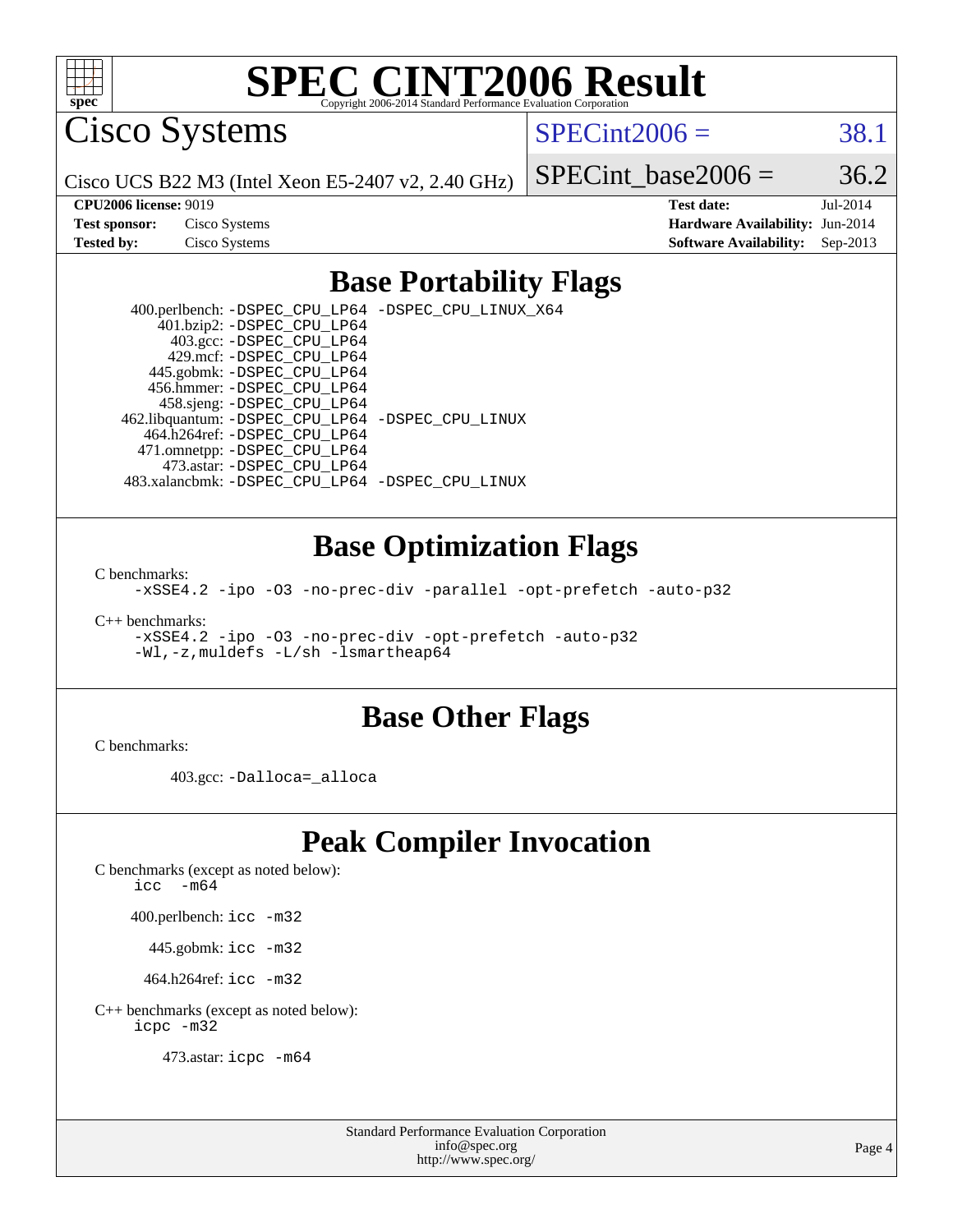

Cisco Systems

 $SPECint2006 = 38.1$  $SPECint2006 = 38.1$ 

Cisco UCS B22 M3 (Intel Xeon E5-2407 v2, 2.40 GHz)

SPECint base2006 =  $36.2$ 

**[CPU2006 license:](http://www.spec.org/auto/cpu2006/Docs/result-fields.html#CPU2006license)** 9019 **[Test date:](http://www.spec.org/auto/cpu2006/Docs/result-fields.html#Testdate)** Jul-2014 **[Test sponsor:](http://www.spec.org/auto/cpu2006/Docs/result-fields.html#Testsponsor)** Cisco Systems **[Hardware Availability:](http://www.spec.org/auto/cpu2006/Docs/result-fields.html#HardwareAvailability)** Jun-2014 **[Tested by:](http://www.spec.org/auto/cpu2006/Docs/result-fields.html#Testedby)** Cisco Systems **[Software Availability:](http://www.spec.org/auto/cpu2006/Docs/result-fields.html#SoftwareAvailability)** Sep-2013

### **[Peak Portability Flags](http://www.spec.org/auto/cpu2006/Docs/result-fields.html#PeakPortabilityFlags)**

 400.perlbench: [-DSPEC\\_CPU\\_LINUX\\_IA32](http://www.spec.org/cpu2006/results/res2014q3/cpu2006-20140903-31188.flags.html#b400.perlbench_peakCPORTABILITY_DSPEC_CPU_LINUX_IA32) 401.bzip2: [-DSPEC\\_CPU\\_LP64](http://www.spec.org/cpu2006/results/res2014q3/cpu2006-20140903-31188.flags.html#suite_peakPORTABILITY401_bzip2_DSPEC_CPU_LP64) 403.gcc: [-DSPEC\\_CPU\\_LP64](http://www.spec.org/cpu2006/results/res2014q3/cpu2006-20140903-31188.flags.html#suite_peakPORTABILITY403_gcc_DSPEC_CPU_LP64) 429.mcf: [-DSPEC\\_CPU\\_LP64](http://www.spec.org/cpu2006/results/res2014q3/cpu2006-20140903-31188.flags.html#suite_peakPORTABILITY429_mcf_DSPEC_CPU_LP64) 456.hmmer: [-DSPEC\\_CPU\\_LP64](http://www.spec.org/cpu2006/results/res2014q3/cpu2006-20140903-31188.flags.html#suite_peakPORTABILITY456_hmmer_DSPEC_CPU_LP64) 458.sjeng: [-DSPEC\\_CPU\\_LP64](http://www.spec.org/cpu2006/results/res2014q3/cpu2006-20140903-31188.flags.html#suite_peakPORTABILITY458_sjeng_DSPEC_CPU_LP64) 462.libquantum: [-DSPEC\\_CPU\\_LP64](http://www.spec.org/cpu2006/results/res2014q3/cpu2006-20140903-31188.flags.html#suite_peakPORTABILITY462_libquantum_DSPEC_CPU_LP64) [-DSPEC\\_CPU\\_LINUX](http://www.spec.org/cpu2006/results/res2014q3/cpu2006-20140903-31188.flags.html#b462.libquantum_peakCPORTABILITY_DSPEC_CPU_LINUX) 473.astar: [-DSPEC\\_CPU\\_LP64](http://www.spec.org/cpu2006/results/res2014q3/cpu2006-20140903-31188.flags.html#suite_peakPORTABILITY473_astar_DSPEC_CPU_LP64) 483.xalancbmk: [-DSPEC\\_CPU\\_LINUX](http://www.spec.org/cpu2006/results/res2014q3/cpu2006-20140903-31188.flags.html#b483.xalancbmk_peakCXXPORTABILITY_DSPEC_CPU_LINUX)

### **[Peak Optimization Flags](http://www.spec.org/auto/cpu2006/Docs/result-fields.html#PeakOptimizationFlags)**

[C benchmarks](http://www.spec.org/auto/cpu2006/Docs/result-fields.html#Cbenchmarks):

 400.perlbench: [-xSSE4.2](http://www.spec.org/cpu2006/results/res2014q3/cpu2006-20140903-31188.flags.html#user_peakPASS2_CFLAGSPASS2_LDCFLAGS400_perlbench_f-xSSE42_f91528193cf0b216347adb8b939d4107)(pass 2) [-prof-gen](http://www.spec.org/cpu2006/results/res2014q3/cpu2006-20140903-31188.flags.html#user_peakPASS1_CFLAGSPASS1_LDCFLAGS400_perlbench_prof_gen_e43856698f6ca7b7e442dfd80e94a8fc)(pass 1) [-ipo](http://www.spec.org/cpu2006/results/res2014q3/cpu2006-20140903-31188.flags.html#user_peakPASS2_CFLAGSPASS2_LDCFLAGS400_perlbench_f-ipo)(pass 2) [-O3](http://www.spec.org/cpu2006/results/res2014q3/cpu2006-20140903-31188.flags.html#user_peakPASS2_CFLAGSPASS2_LDCFLAGS400_perlbench_f-O3)(pass 2) [-no-prec-div](http://www.spec.org/cpu2006/results/res2014q3/cpu2006-20140903-31188.flags.html#user_peakPASS2_CFLAGSPASS2_LDCFLAGS400_perlbench_f-no-prec-div)(pass 2) [-prof-use](http://www.spec.org/cpu2006/results/res2014q3/cpu2006-20140903-31188.flags.html#user_peakPASS2_CFLAGSPASS2_LDCFLAGS400_perlbench_prof_use_bccf7792157ff70d64e32fe3e1250b55)(pass 2) [-opt-prefetch](http://www.spec.org/cpu2006/results/res2014q3/cpu2006-20140903-31188.flags.html#user_peakCOPTIMIZE400_perlbench_f-opt-prefetch) [-ansi-alias](http://www.spec.org/cpu2006/results/res2014q3/cpu2006-20140903-31188.flags.html#user_peakCOPTIMIZE400_perlbench_f-ansi-alias) 401.bzip2: [-xSSE4.2](http://www.spec.org/cpu2006/results/res2014q3/cpu2006-20140903-31188.flags.html#user_peakPASS2_CFLAGSPASS2_LDCFLAGS401_bzip2_f-xSSE42_f91528193cf0b216347adb8b939d4107)(pass 2) [-prof-gen](http://www.spec.org/cpu2006/results/res2014q3/cpu2006-20140903-31188.flags.html#user_peakPASS1_CFLAGSPASS1_LDCFLAGS401_bzip2_prof_gen_e43856698f6ca7b7e442dfd80e94a8fc)(pass 1) [-ipo](http://www.spec.org/cpu2006/results/res2014q3/cpu2006-20140903-31188.flags.html#user_peakPASS2_CFLAGSPASS2_LDCFLAGS401_bzip2_f-ipo)(pass 2) [-O3](http://www.spec.org/cpu2006/results/res2014q3/cpu2006-20140903-31188.flags.html#user_peakPASS2_CFLAGSPASS2_LDCFLAGS401_bzip2_f-O3)(pass 2) [-no-prec-div](http://www.spec.org/cpu2006/results/res2014q3/cpu2006-20140903-31188.flags.html#user_peakCOPTIMIZEPASS2_CFLAGSPASS2_LDCFLAGS401_bzip2_f-no-prec-div) [-prof-use](http://www.spec.org/cpu2006/results/res2014q3/cpu2006-20140903-31188.flags.html#user_peakPASS2_CFLAGSPASS2_LDCFLAGS401_bzip2_prof_use_bccf7792157ff70d64e32fe3e1250b55)(pass 2) [-auto-ilp32](http://www.spec.org/cpu2006/results/res2014q3/cpu2006-20140903-31188.flags.html#user_peakCOPTIMIZE401_bzip2_f-auto-ilp32) [-opt-prefetch](http://www.spec.org/cpu2006/results/res2014q3/cpu2006-20140903-31188.flags.html#user_peakCOPTIMIZE401_bzip2_f-opt-prefetch) [-ansi-alias](http://www.spec.org/cpu2006/results/res2014q3/cpu2006-20140903-31188.flags.html#user_peakCOPTIMIZE401_bzip2_f-ansi-alias) 403.gcc: [-xSSE4.2](http://www.spec.org/cpu2006/results/res2014q3/cpu2006-20140903-31188.flags.html#user_peakCOPTIMIZE403_gcc_f-xSSE42_f91528193cf0b216347adb8b939d4107) [-ipo](http://www.spec.org/cpu2006/results/res2014q3/cpu2006-20140903-31188.flags.html#user_peakCOPTIMIZE403_gcc_f-ipo) [-O3](http://www.spec.org/cpu2006/results/res2014q3/cpu2006-20140903-31188.flags.html#user_peakCOPTIMIZE403_gcc_f-O3) [-no-prec-div](http://www.spec.org/cpu2006/results/res2014q3/cpu2006-20140903-31188.flags.html#user_peakCOPTIMIZE403_gcc_f-no-prec-div) [-inline-calloc](http://www.spec.org/cpu2006/results/res2014q3/cpu2006-20140903-31188.flags.html#user_peakCOPTIMIZE403_gcc_f-inline-calloc) [-opt-malloc-options=3](http://www.spec.org/cpu2006/results/res2014q3/cpu2006-20140903-31188.flags.html#user_peakCOPTIMIZE403_gcc_f-opt-malloc-options_13ab9b803cf986b4ee62f0a5998c2238) [-auto-ilp32](http://www.spec.org/cpu2006/results/res2014q3/cpu2006-20140903-31188.flags.html#user_peakCOPTIMIZE403_gcc_f-auto-ilp32)  $429$ .mcf: basepeak = yes 445.gobmk: [-xSSE4.2](http://www.spec.org/cpu2006/results/res2014q3/cpu2006-20140903-31188.flags.html#user_peakPASS2_CFLAGSPASS2_LDCFLAGS445_gobmk_f-xSSE42_f91528193cf0b216347adb8b939d4107)(pass 2) [-prof-gen](http://www.spec.org/cpu2006/results/res2014q3/cpu2006-20140903-31188.flags.html#user_peakPASS1_CFLAGSPASS1_LDCFLAGS445_gobmk_prof_gen_e43856698f6ca7b7e442dfd80e94a8fc)(pass 1) [-prof-use](http://www.spec.org/cpu2006/results/res2014q3/cpu2006-20140903-31188.flags.html#user_peakPASS2_CFLAGSPASS2_LDCFLAGS445_gobmk_prof_use_bccf7792157ff70d64e32fe3e1250b55)(pass 2) [-ansi-alias](http://www.spec.org/cpu2006/results/res2014q3/cpu2006-20140903-31188.flags.html#user_peakCOPTIMIZE445_gobmk_f-ansi-alias) 456.hmmer: [-xSSE4.2](http://www.spec.org/cpu2006/results/res2014q3/cpu2006-20140903-31188.flags.html#user_peakCOPTIMIZE456_hmmer_f-xSSE42_f91528193cf0b216347adb8b939d4107) [-ipo](http://www.spec.org/cpu2006/results/res2014q3/cpu2006-20140903-31188.flags.html#user_peakCOPTIMIZE456_hmmer_f-ipo) [-O3](http://www.spec.org/cpu2006/results/res2014q3/cpu2006-20140903-31188.flags.html#user_peakCOPTIMIZE456_hmmer_f-O3) [-no-prec-div](http://www.spec.org/cpu2006/results/res2014q3/cpu2006-20140903-31188.flags.html#user_peakCOPTIMIZE456_hmmer_f-no-prec-div) [-unroll2](http://www.spec.org/cpu2006/results/res2014q3/cpu2006-20140903-31188.flags.html#user_peakCOPTIMIZE456_hmmer_f-unroll_784dae83bebfb236979b41d2422d7ec2) [-auto-ilp32](http://www.spec.org/cpu2006/results/res2014q3/cpu2006-20140903-31188.flags.html#user_peakCOPTIMIZE456_hmmer_f-auto-ilp32) [-ansi-alias](http://www.spec.org/cpu2006/results/res2014q3/cpu2006-20140903-31188.flags.html#user_peakCOPTIMIZE456_hmmer_f-ansi-alias) 458.sjeng: [-xSSE4.2](http://www.spec.org/cpu2006/results/res2014q3/cpu2006-20140903-31188.flags.html#user_peakPASS2_CFLAGSPASS2_LDCFLAGS458_sjeng_f-xSSE42_f91528193cf0b216347adb8b939d4107)(pass 2) [-prof-gen](http://www.spec.org/cpu2006/results/res2014q3/cpu2006-20140903-31188.flags.html#user_peakPASS1_CFLAGSPASS1_LDCFLAGS458_sjeng_prof_gen_e43856698f6ca7b7e442dfd80e94a8fc)(pass 1) [-ipo](http://www.spec.org/cpu2006/results/res2014q3/cpu2006-20140903-31188.flags.html#user_peakPASS2_CFLAGSPASS2_LDCFLAGS458_sjeng_f-ipo)(pass 2) [-O3](http://www.spec.org/cpu2006/results/res2014q3/cpu2006-20140903-31188.flags.html#user_peakPASS2_CFLAGSPASS2_LDCFLAGS458_sjeng_f-O3)(pass 2) [-no-prec-div](http://www.spec.org/cpu2006/results/res2014q3/cpu2006-20140903-31188.flags.html#user_peakPASS2_CFLAGSPASS2_LDCFLAGS458_sjeng_f-no-prec-div)(pass 2) [-prof-use](http://www.spec.org/cpu2006/results/res2014q3/cpu2006-20140903-31188.flags.html#user_peakPASS2_CFLAGSPASS2_LDCFLAGS458_sjeng_prof_use_bccf7792157ff70d64e32fe3e1250b55)(pass 2) [-unroll4](http://www.spec.org/cpu2006/results/res2014q3/cpu2006-20140903-31188.flags.html#user_peakCOPTIMIZE458_sjeng_f-unroll_4e5e4ed65b7fd20bdcd365bec371b81f)  $462$ .libquantum: basepeak = yes 464.h264ref: [-xSSE4.2](http://www.spec.org/cpu2006/results/res2014q3/cpu2006-20140903-31188.flags.html#user_peakPASS2_CFLAGSPASS2_LDCFLAGS464_h264ref_f-xSSE42_f91528193cf0b216347adb8b939d4107)(pass 2) [-prof-gen](http://www.spec.org/cpu2006/results/res2014q3/cpu2006-20140903-31188.flags.html#user_peakPASS1_CFLAGSPASS1_LDCFLAGS464_h264ref_prof_gen_e43856698f6ca7b7e442dfd80e94a8fc)(pass 1) [-ipo](http://www.spec.org/cpu2006/results/res2014q3/cpu2006-20140903-31188.flags.html#user_peakPASS2_CFLAGSPASS2_LDCFLAGS464_h264ref_f-ipo)(pass 2) [-O3](http://www.spec.org/cpu2006/results/res2014q3/cpu2006-20140903-31188.flags.html#user_peakPASS2_CFLAGSPASS2_LDCFLAGS464_h264ref_f-O3)(pass 2) [-no-prec-div](http://www.spec.org/cpu2006/results/res2014q3/cpu2006-20140903-31188.flags.html#user_peakPASS2_CFLAGSPASS2_LDCFLAGS464_h264ref_f-no-prec-div)(pass 2) [-prof-use](http://www.spec.org/cpu2006/results/res2014q3/cpu2006-20140903-31188.flags.html#user_peakPASS2_CFLAGSPASS2_LDCFLAGS464_h264ref_prof_use_bccf7792157ff70d64e32fe3e1250b55)(pass 2) [-unroll2](http://www.spec.org/cpu2006/results/res2014q3/cpu2006-20140903-31188.flags.html#user_peakCOPTIMIZE464_h264ref_f-unroll_784dae83bebfb236979b41d2422d7ec2) [-ansi-alias](http://www.spec.org/cpu2006/results/res2014q3/cpu2006-20140903-31188.flags.html#user_peakCOPTIMIZE464_h264ref_f-ansi-alias) [C++ benchmarks:](http://www.spec.org/auto/cpu2006/Docs/result-fields.html#CXXbenchmarks) 471.omnetpp: [-xSSE4.2](http://www.spec.org/cpu2006/results/res2014q3/cpu2006-20140903-31188.flags.html#user_peakPASS2_CXXFLAGSPASS2_LDCXXFLAGS471_omnetpp_f-xSSE42_f91528193cf0b216347adb8b939d4107)(pass 2) [-prof-gen](http://www.spec.org/cpu2006/results/res2014q3/cpu2006-20140903-31188.flags.html#user_peakPASS1_CXXFLAGSPASS1_LDCXXFLAGS471_omnetpp_prof_gen_e43856698f6ca7b7e442dfd80e94a8fc)(pass 1) [-ipo](http://www.spec.org/cpu2006/results/res2014q3/cpu2006-20140903-31188.flags.html#user_peakPASS2_CXXFLAGSPASS2_LDCXXFLAGS471_omnetpp_f-ipo)(pass 2) [-O3](http://www.spec.org/cpu2006/results/res2014q3/cpu2006-20140903-31188.flags.html#user_peakPASS2_CXXFLAGSPASS2_LDCXXFLAGS471_omnetpp_f-O3)(pass 2) [-no-prec-div](http://www.spec.org/cpu2006/results/res2014q3/cpu2006-20140903-31188.flags.html#user_peakPASS2_CXXFLAGSPASS2_LDCXXFLAGS471_omnetpp_f-no-prec-div)(pass 2) [-prof-use](http://www.spec.org/cpu2006/results/res2014q3/cpu2006-20140903-31188.flags.html#user_peakPASS2_CXXFLAGSPASS2_LDCXXFLAGS471_omnetpp_prof_use_bccf7792157ff70d64e32fe3e1250b55)(pass 2) [-opt-ra-region-strategy=block](http://www.spec.org/cpu2006/results/res2014q3/cpu2006-20140903-31188.flags.html#user_peakCXXOPTIMIZE471_omnetpp_f-opt-ra-region-strategy_5382940c29ea30302d682fc74bfe0147) [-ansi-alias](http://www.spec.org/cpu2006/results/res2014q3/cpu2006-20140903-31188.flags.html#user_peakCXXOPTIMIZE471_omnetpp_f-ansi-alias) [-Wl,-z,muldefs](http://www.spec.org/cpu2006/results/res2014q3/cpu2006-20140903-31188.flags.html#user_peakEXTRA_LDFLAGS471_omnetpp_link_force_multiple1_74079c344b956b9658436fd1b6dd3a8a) [-L/sh -lsmartheap](http://www.spec.org/cpu2006/results/res2014q3/cpu2006-20140903-31188.flags.html#user_peakEXTRA_LIBS471_omnetpp_SmartHeap_32f6c82aa1ed9c52345d30cf6e4a0499) Continued on next page

Standard Performance Evaluation Corporation [info@spec.org](mailto:info@spec.org) <http://www.spec.org/>